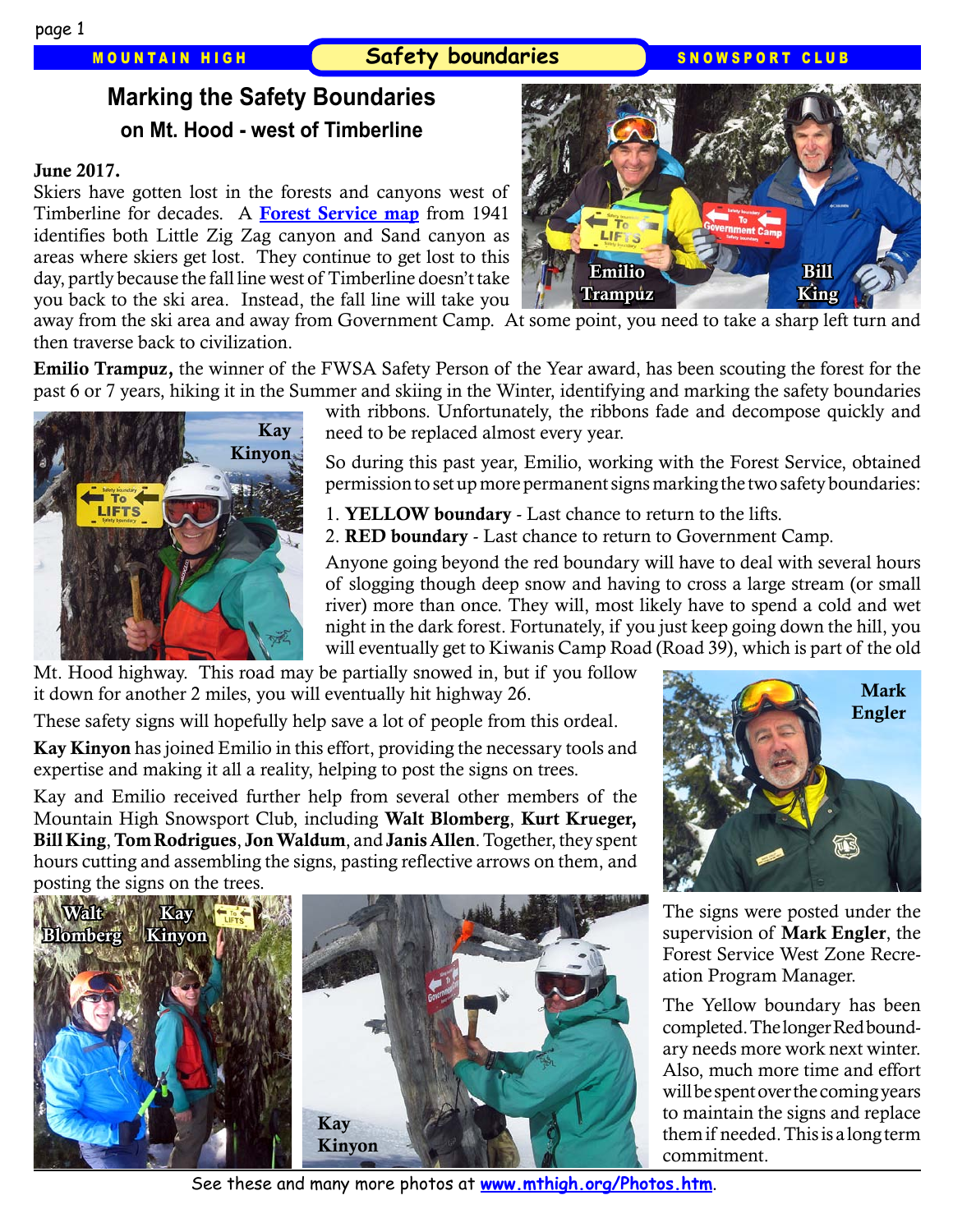

## **A 1941 Forest Service Map of Mt. Hood's south side**

On this Forest Service map of Mt. Hood, dating back to 1941, just 4 years after Timberline Lodge was inaugurated, several areas are marked with broken lines bordered with a star at each end of the line. The map's legend explains that these are the places where skiers get lost.

The map is actually a drawing, and it is not exactly to scale. What appear to be relatively narrow bands of trees in between the canyons are actually very sizeable forests, where it is easy to get disoriented.

The biggest problem is that most skiers usually follow the fall line, but in this case the fall line leads away from the ski area and away from the town of Government Camp. People following the fall lime will eventually emerge out of the forest near Little Zig Zag falls. On the map, this is at the spot where the Little Zig Zag river intersects the highway. The highway on the map is not present day highway 26, but it is the old Mt. Hood highway, the first real road built on the flanks of Mt. Hood.

The hike out of the forest takes several hours, and most people who get lost are not able to make it out of there before darkness falls. Nobody has died yet, but many have spend a cold, wet and frightening night in the forest before finding their way out the next day.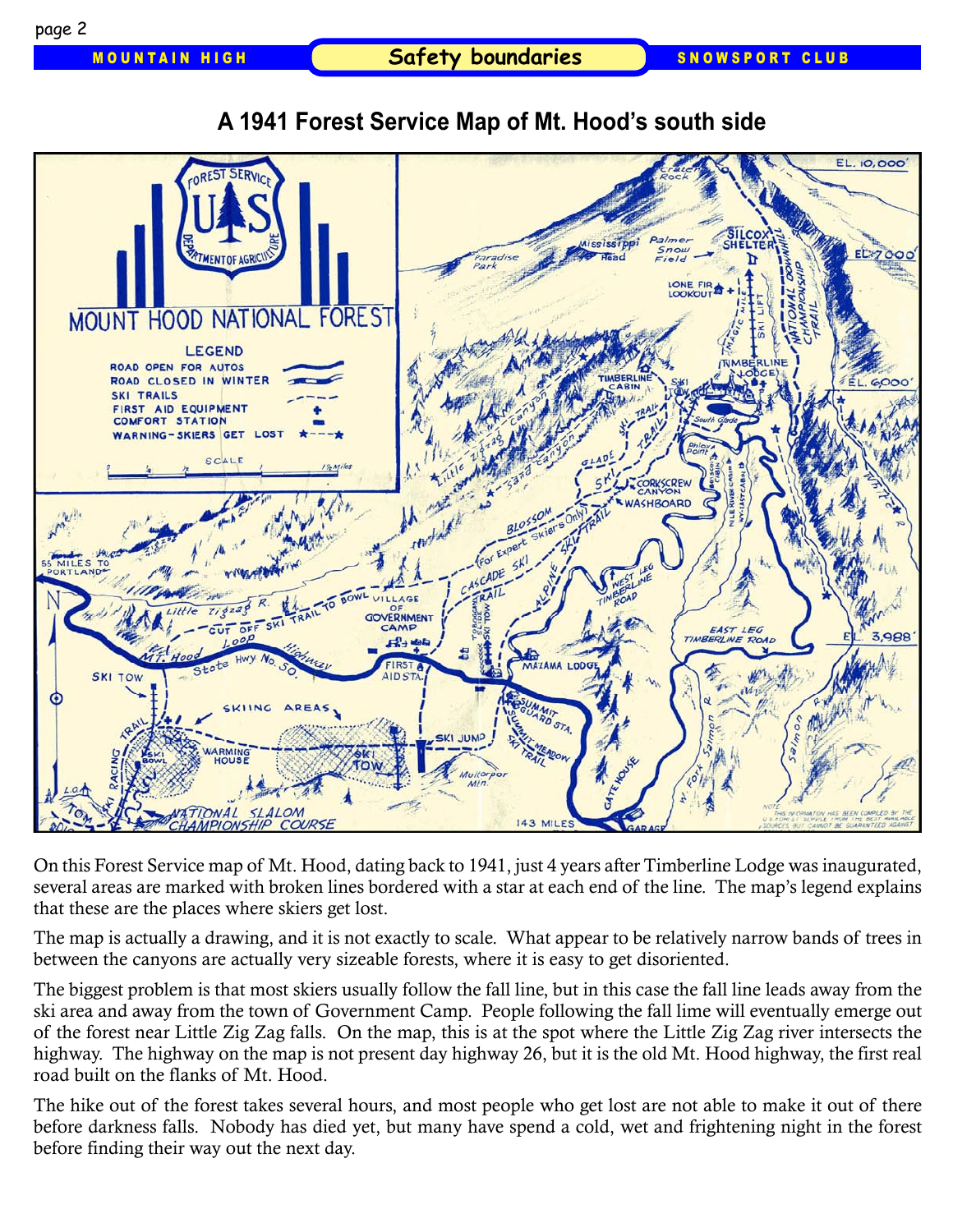MOUNTAIN HIGH **Safety boundaries** SNOWSPORT CLUB

## **A 2017 Map of Mt. Hood's south side showing the location of the two safety boundaries**



Whenever the Magic Mile and/or the Palmer chairlifts are open, usually in the Spring and Summer, people like to ski the terrain west of the Timberline ski area. The terrain is out of bounds, but its charms are an irresistible draw for skier and snowboarders. The blue lines indicate some of the typical routes.

Everyone seems to be well aware that Zig Zag canyon leads in the wrong direction, but the terrain around Little Zig Zag canyon looks friendly and harmless. Most people get lost in the area between Little Zig Zag canyon and the ski area. If they go below the tree line and lose sight of the ski lifts, they are in danger of going too far down and getting lost in the forest.

The safety signs have been spread out like safety net between Little Zig Zag canyon, across Sand canyon, and all the way back to the known trails. The Yellow boundary leads to the Kruser trail, and the Red boundary leads to the Glade Trail, which goes to Government Camp..